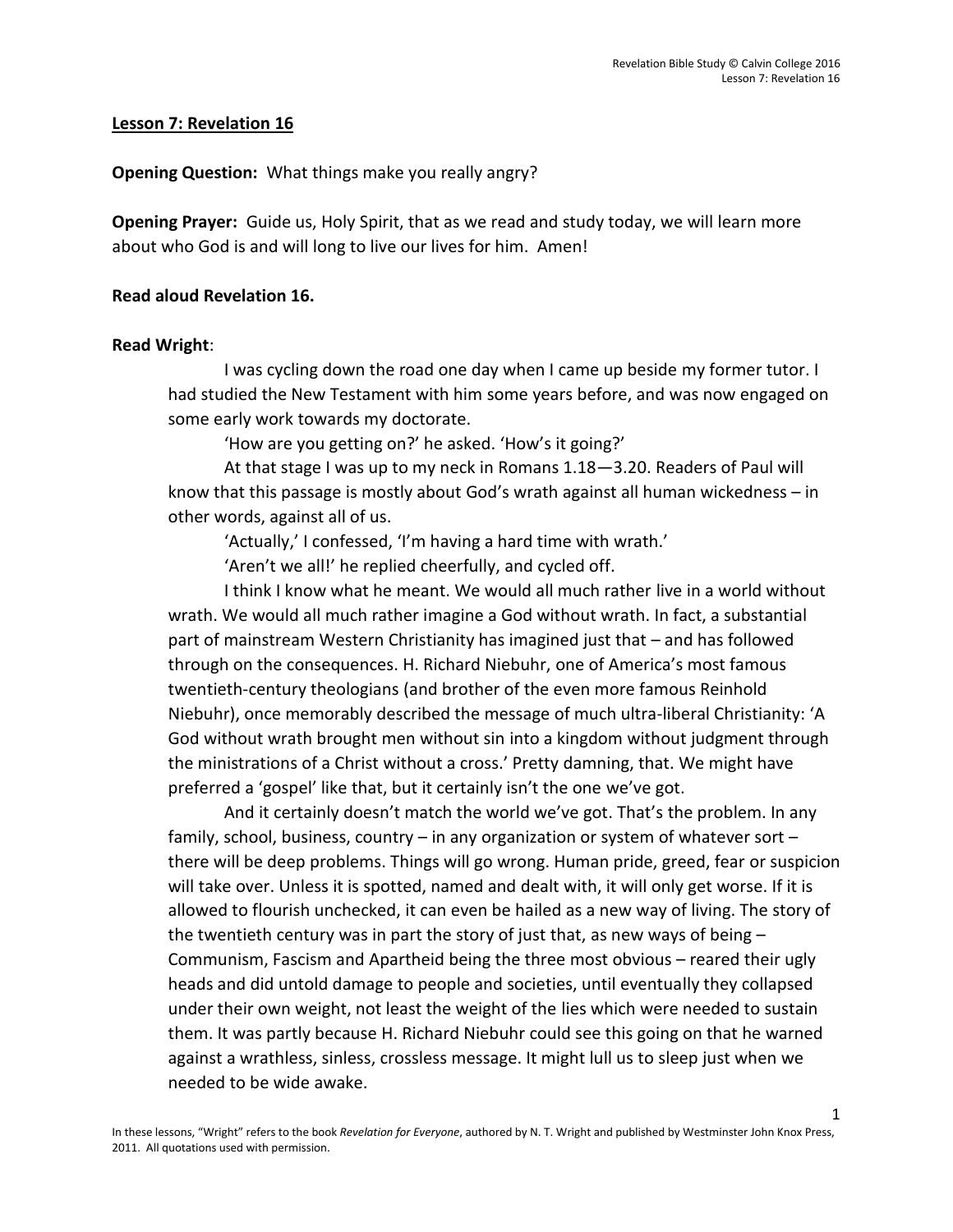2

The 'wrath' of the creator God consists of two things, principally. First, he allows human wickedness to work itself out, to reap its own destruction. Second, he steps in more directly to stop it, to call 'time' on it, when it's got out of hand. If we knew our business, we would thank God for both of these, even though both can appear harsh. They need to be. If they were any less than harsh, the wickedness in question would merely pause, furrow its brow for a moment, and then carry on as before. What we see here, in the first four plagues, is a mixture of both types of 'wrath' (141-142).

Because of the nature of his love, he will not always be stepping in and calling 'time' before the appointed moment. If he did, too many, who might yet repent and be rescued, would be caught in the middle. But he will let evil take its course and bring its own nemesis; and, at a moment which only he is in any position to judge, he will bring the necessary closure on the world's wrongs. This he must do if he is, indeed, the father of Jesus the Messiah. This is what it means that the angels pour out the bowls of his wrath upon the earth, the sea, the rivers and the sun (143, 144).

**Bonus info**: What is "Armageddon?" In Revelation 16:6, John says that the kings of the whole world will assemble for battle at "the place that in Hebrew is called Harmagedon." *Har* is the Hebrew word for mountain, and *Meggido* is a location in Israel, so Har-Magedon is Mount Meggido. This is a strategic location in Israel where many battles took place. John doesn't use the word literally. As with just about everything else in Revelation, Harmagedon is a symbolic place that the readers would have understood generically as "battleground." (See also Wright pp. 147- 148)

# **Optional Discussion Questions**

- 1. The book of Revelation is very clear about the wrath of God. Wright presents that wrath in a positive light: God allows human wickedness to work itself out and then God steps in to stop it when it's gotten out of hand. How does this understanding of God's wrath comfort and/or trouble you?
- 
- 2. The hymn *In Christ Alone* includes these lines:

*Till on that cross as Jesus died, the wrath of God was satisfied For every sin on Him was laid Here in the death of Christ I live*

How does having learned more about the wrath of God help you better understand Jesus' sacrifice?

# **Closing Prayer:**

Your ways are not our ways, O God. Your thoughts are not our thoughts. We grow impatient at the delay of your return, not realizing that you are making all things beautiful in your time. We